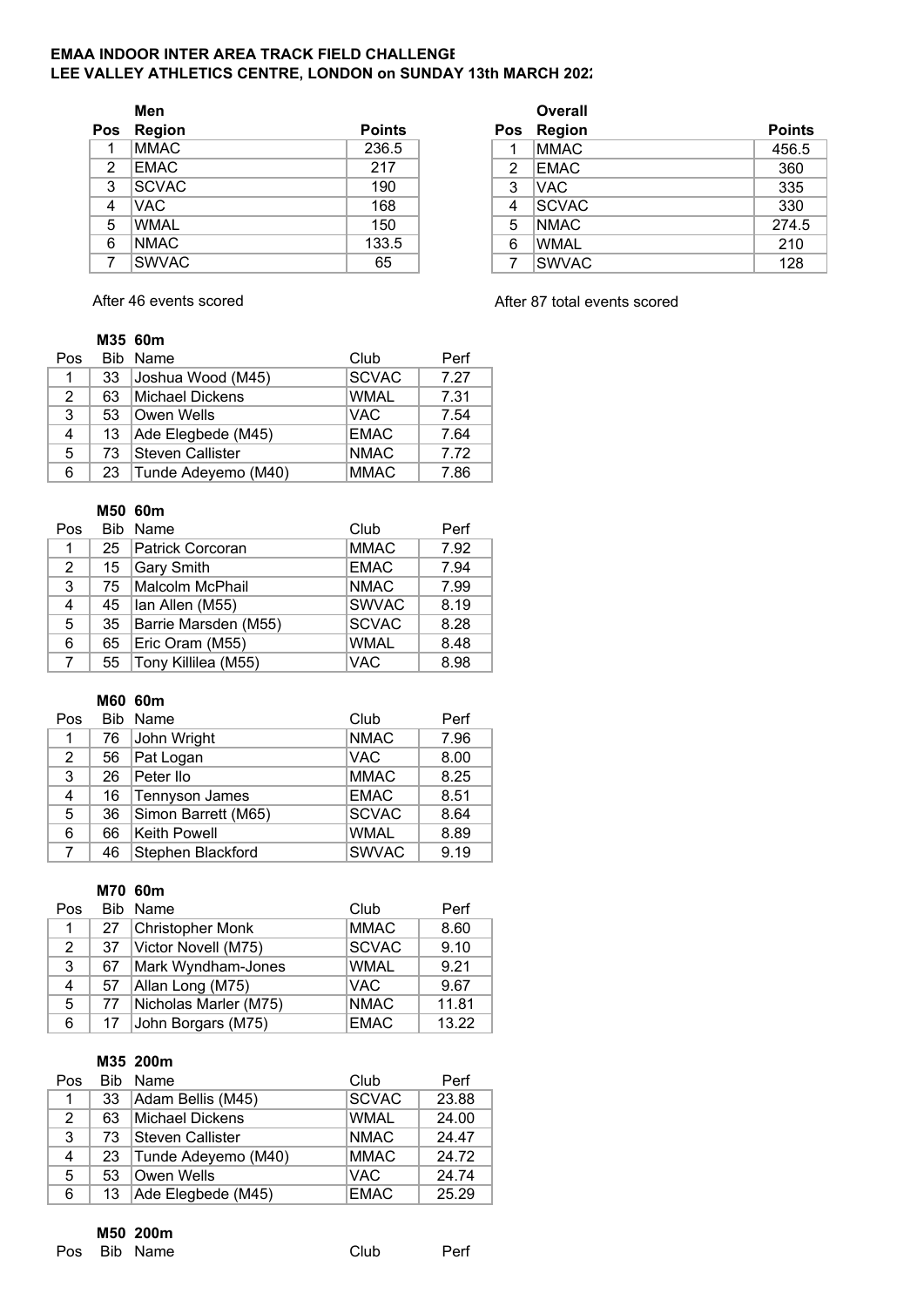|   | 25 | Patrick Corcoran    | <b>MMAC</b>  | 24.97 |
|---|----|---------------------|--------------|-------|
| 2 | 15 | Paul Canning (M55)  | <b>EMAC</b>  | 25.37 |
| 3 | 35 | Sean Sutherland     | <b>SCVAC</b> | 26.48 |
| 4 | 45 | lan Allen (M55)     | <b>SWVAC</b> | 26.85 |
| 5 | 65 | Eric Oram (M55)     | <b>WMAL</b>  | 27.75 |
| 6 | 55 | Tony Killilea (M55) | <b>VAC</b>   | 28.83 |

## **M60 200m**

| Pos         | <b>Bib</b> | Name                | Club         | Perf  |
|-------------|------------|---------------------|--------------|-------|
| 1           | 26         | Peter Ilo           | <b>MMAC</b>  | 27.13 |
| 2           | 16         | Tennyson James      | <b>EMAC</b>  | 27.22 |
| 3           | 76         | John Wright         | <b>NMAC</b>  | 28.08 |
| 4           | 36         | Simon Barrett (M65) | <b>SCVAC</b> | 28.43 |
| 5           | 46         | David Cooke (M65)   | <b>SWVAC</b> | 29.58 |
| 6           | 56         | Adrian Day          | <b>VAC</b>   | 30.01 |
| $7^{\circ}$ | 66         | Rod Davies (M65)    | <b>WMAL</b>  | 30.61 |

# **M70 200m**

| Pos |     | Bib Name                | Club         | Perf  |
|-----|-----|-------------------------|--------------|-------|
| 1   | 27  | <b>Christopher Monk</b> | <b>MMAC</b>  | 30.28 |
| 2   | 57  | David Hinds             | <b>VAC</b>   | 30.38 |
| 3   | 37  | Victor Novell (M75)     | <b>SCVAC</b> | 31.38 |
| 4   | 67  | Mark Wyndham-Jones      | <b>WMAL</b>  | 33.63 |
| 5   | -77 | Albert Eland (M75)      | <b>NMAC</b>  | 35.84 |
| 6   | 17  | John Skelton            | <b>EMAC</b>  | 36.42 |

# 31

# **M35 400m**

| Pos          | <b>Rib</b> | Name                              | Club         | Perf  |
|--------------|------------|-----------------------------------|--------------|-------|
| $\mathbf{1}$ | 33         | Adam Bellis (M45)                 | <b>SCVAC</b> | 52.63 |
| 2            | 13         | Paul Owen                         | <b>EMAC</b>  | 54.08 |
| 3            | 23         | Phillip Gould (M40)               | <b>MMAC</b>  | 55.84 |
| 4            | 63         | Owen Chesher                      | <b>WMAL</b>  | 56.48 |
| 5.           | 53         | Anibal Rodriguez Fuentes (M45 VAC |              | 56.69 |
| 6            | 73         | <b>Richard Cordwell (M45)</b>     | <b>NMAC</b>  | 58.85 |

#### **M50 400m**

| Pos |    | Bib Name             | Club         | Perf  |
|-----|----|----------------------|--------------|-------|
| 1   | 35 | Sean Sutherland      | <b>SCVAC</b> | 58.12 |
| 2   | 55 | Dave Cobb            | <b>VAC</b>   | 58.15 |
| 3   | 65 | Brett Davis (M55)    | <b>WMAL</b>  | 60.35 |
| 4   | 25 | Darrell Wilde (M55)  | <b>MMAC</b>  | 61.83 |
| 5   | 15 | <b>Philip Bowers</b> | <b>EMAC</b>  | 73.68 |

## **M60 400m**

| Pos | <b>Bib</b> | Name                 | Club         | Perf  |
|-----|------------|----------------------|--------------|-------|
| 1   | 76         | John Wright          | <b>NMAC</b>  | 58.70 |
| 2   | 26         | <b>Richard White</b> | <b>MMAC</b>  | 60.18 |
| 3   | 36         | Colin Bates          | <b>SCVAC</b> | 61.35 |
| 4   | 16         | Tennyson James       | <b>EMAC</b>  | 62.87 |
| 5   | 56         | Adrian Day           | <b>VAC</b>   | 65.20 |
| 6   | 46         | David Cooke (M65)    | <b>SWVAC</b> | 66.80 |
| 7   | 66         | Malcolm Cowton       | <b>WMAL</b>  | 67.46 |

# **M70 400m**

| Pos |    | Bib Name           | Club         | Perf  |
|-----|----|--------------------|--------------|-------|
|     | 37 | Adrian Essex       | <b>SCVAC</b> | 67.85 |
| 2   | 27 | David Oxland       | <b>MMAC</b>  | 68.62 |
| 3   | 57 | David Hinds        | <b>VAC</b>   | 69.63 |
| 4   | 67 | Richard Marks      | <b>WMAL</b>  | 74.18 |
| 5   | 17 | John Skelton       | <b>EMAC</b>  | 77.37 |
| 6   | 77 | Albert Eland (M75) | <b>NMAC</b>  | 82.36 |

#### **M35 800m**

Pos Bib Name Club Perf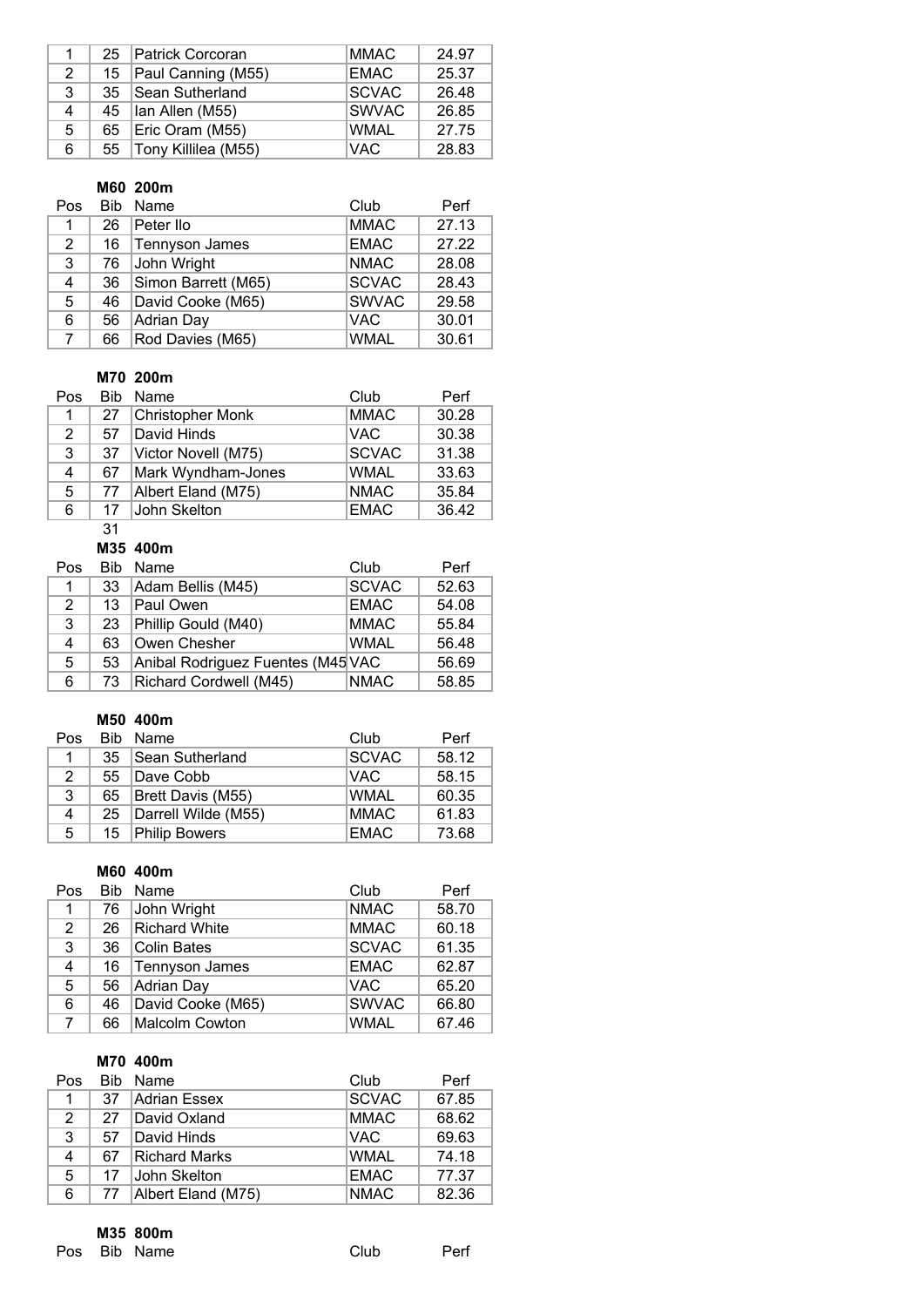|    | 53 | Mike Cummings        | <b>VAC</b>   | 1:59.36 |
|----|----|----------------------|--------------|---------|
| 2  | 63 | Pete Watkeys (M40)   | <b>WMAL</b>  | 2:02.27 |
| 3  | 23 | Chris Lamb           | <b>MMAC</b>  | 2:04.34 |
| 4  | 13 | John Whittaker (M40) | <b>EMAC</b>  | 2:05.71 |
| 5. | 33 | Stuart Mcnally (M45) | <b>SCVAC</b> | 2.07.66 |
| 6  | 73 | Carl McMullen (M40)  | <b>NMAC</b>  | 2.25.48 |

#### **M50 800m**

| <b>Pos</b>     |                 | Bib Name           | Club         | Perf    |     |
|----------------|-----------------|--------------------|--------------|---------|-----|
| 1.             | 15 <sup>1</sup> | Mark Russell       | <b>EMAC</b>  | 2:07.52 | CBP |
| 2              |                 | 25 Alex Haines     | <b>MMAC</b>  | 2:13.80 |     |
| 3              | 55              | Dave Cobb          | <b>VAC</b>   | 2:14.16 |     |
| $\overline{4}$ | 75              | Phil Ryan          | <b>NMAC</b>  | 2:19.23 |     |
| 5              | 65              | Brett Davis (M55)  | <b>WMAL</b>  | 2:32.36 |     |
| 6              | 45              | Philip York (M55)  | <b>SWVAC</b> | 2:35.91 |     |
| $\overline{7}$ | 35              | Colin Oxlade (M60) | <b>SCVAC</b> | 3:11.76 |     |

# **M60 800m**

| Pos            |    | Bib Name            | Club         | Perf    |
|----------------|----|---------------------|--------------|---------|
| $\mathbf{1}$   |    | 16 Colin Ridley     | <b>EMAC</b>  | 2:25.82 |
| 2              |    | 76 Chris Ireland    | <b>NMAC</b>  | 2:27.68 |
| 3              | 36 | David Wilcock (M65) | <b>SCVAC</b> | 2:30.89 |
| $\overline{4}$ | 66 | Daniel Thorogood    | <b>WMAL</b>  | 2:40.05 |
| 5              | 26 | Malcolm Down        | <b>MMAC</b>  | 2:41.64 |
| 6              | 56 | Peter Hall          | VAC          | 2:43.15 |

## **M70 800m**

| Pos | <b>Bib</b> | Name                 | Club         | Perf    |     |
|-----|------------|----------------------|--------------|---------|-----|
| 1   | 27         | David Oxland         | <b>MMAC</b>  | 2:35.24 | CBP |
| 2   | 57         | Peter Kennedy        | <b>VAC</b>   | 2:46.13 |     |
| 3   | 67         | <b>Richard Marks</b> | <b>WMAL</b>  | 2:48.61 |     |
| 4   | 17         | ∣John Skelton        | <b>EMAC</b>  | 2:54.45 |     |
| 5   | 37         | John Exley           | <b>SCVAC</b> | 3:11.57 |     |
| 6   | 47         | Peter Hamilton       | <b>SWVAC</b> | 3:21.68 |     |
|     | 77         | Albert Eland (M75)   | <b>NMAC</b>  | 3:29.62 |     |

## **M35 1500m**

| Pos | Bib. | Name                   | Club         | Perf    |
|-----|------|------------------------|--------------|---------|
| 1   | 53   | Chris Loudon           | <b>VAC</b>   | 4:16.21 |
| 2   | 23   | David Locker (M45)     | <b>MMAC</b>  | 4:16.94 |
| 3   | 63   | Gareth Matthews        | <b>WMAL</b>  | 4:22.42 |
| 4   | 33   | Andrew Pickett         | <b>SCVAC</b> | 4:33.42 |
| 5   | 13   | John Morley (M40)      | <b>EMAC</b>  | 4:34.49 |
| 6   | 73   | <b>Jonathan Rutter</b> | <b>NMAC</b>  | 5:37.53 |

# **M50 1500m**

| Pos            | <b>Bib</b> | Name                 | Club         | Perf    |
|----------------|------------|----------------------|--------------|---------|
| 1              | 65         | Adrian Lewis         | <b>WMAL</b>  | 4:35.08 |
| 2              | 15         | Mark Waine           | <b>EMAC</b>  | 4:35.64 |
| 3              | 75         | Ed Fazakerley        | <b>NMAC</b>  | 4:39.36 |
| 4              | 55         | <b>Chris Ness</b>    | <b>VAC</b>   | 4:40.46 |
| 5              | 25         | Russell Parkin (M55) | <b>MMAC</b>  | 4:41.70 |
| 6              | 45         | Philip York (M55)    | <b>SWVAC</b> | 5:26.16 |
| $\overline{7}$ | 35         | Colin Oxlade (M60)   | <b>SCVAC</b> | 6:06.71 |

# **M60 1500m**

| Pos |    | Bib Name            | Club         | Perf    |
|-----|----|---------------------|--------------|---------|
| 1   |    | 16 Colin Ridley     | <b>EMAC</b>  | 4:48.42 |
| 2   |    | 76 Chris Ireland    | <b>NMAC</b>  | 4:51.77 |
| 3   | 66 | Ifan Lloyd          | <b>WMAL</b>  | 5:07.18 |
| 4   | 26 | Nicholas Holliday   | <b>MMAC</b>  | 5:16.18 |
| 5   | 56 | Peter Hall          | <b>VAC</b>   | 5:24.65 |
| 6   | 36 | Stewart Thorp (M65) | <b>SCVAC</b> | 5:32.10 |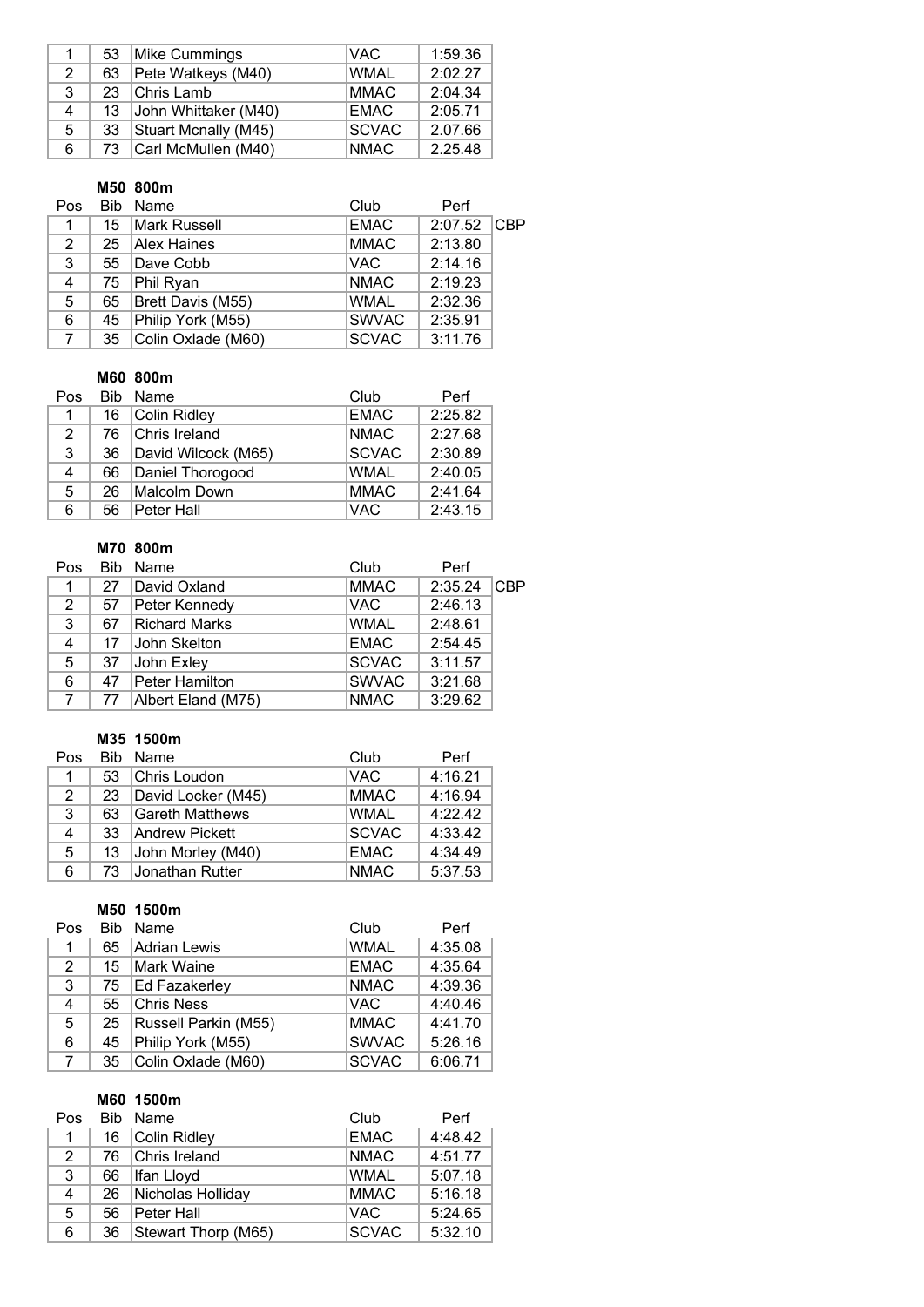## **M70 1500m**

| Pos | <b>Bib</b> | Name                    | Club         | Perf          |  |
|-----|------------|-------------------------|--------------|---------------|--|
|     | 27         | Derek Jackson           | <b>MMAC</b>  | $5:12.52$ CBP |  |
| 2   | 17         | John Skelton            | <b>EMAC</b>  | 5:32.81       |  |
| 3   | 57         | Peter Kennedy           | <b>VAC</b>   | 5:36.89       |  |
| 4   | 37         | John Exley              | SCVAC        | 6:25.65       |  |
| 5   | 47         | Peter Hamilton          | <b>SWVAC</b> | 6:31.52       |  |
| 6   | 67         | <b>Paul Ross-Davies</b> | <b>WMAL</b>  | 6:48.55       |  |
|     | 77         | David Tomlinson (M80)   | <b>NMAC</b>  | 8:20.41       |  |

# **M35 3000m**

| Pos. |    | Bib Name           | Club        | Perf        |  |
|------|----|--------------------|-------------|-------------|--|
|      |    | 23   Paul Wright   | <b>MMAC</b> | 8:46.35 CBP |  |
| 2    | 13 | Rob Elmore (M40)   | <b>EMAC</b> | 9:05.17     |  |
| 3    | 73 | Jeff Prest (M45)   | <b>NMAC</b> | 9:22.90     |  |
| 4    | 63 | Sion Lewis         | <b>WMAL</b> | 9:31.63     |  |
| 5    | 53 | Thomas South (M45) | <b>VAC</b>  | 9:41.51     |  |

## **M50 3000m**

| Pos         | <b>Bib</b> | Name                 | Club         | Perf     |
|-------------|------------|----------------------|--------------|----------|
| 1           | 65         | Mark Shepherd        | <b>WMAL</b>  | 9:53.31  |
| 2           | 15         | <b>Mark Waine</b>    | <b>EMAC</b>  | 9:57.86  |
| 3           |            | 75 Ed Fazakerley     | <b>NMAC</b>  | 10:02.25 |
| 4           | 45         | Anthony Roper (M55)  | <b>SWVAC</b> | 10:15,93 |
| 5           | 55         | Ian Johnston         | <b>VAC</b>   | 10:18.44 |
| 6           | 25         | <b>Barry Gardner</b> | <b>MMAC</b>  | 11:12.67 |
| $7^{\circ}$ | 35         | Colin Oxlade (M60)   | <b>SCVAC</b> | 12:46.31 |

# **M35 2km Walk**

| Pos. | Bib Name                  | Club        | Perf     |
|------|---------------------------|-------------|----------|
|      | 53   David Annetts (M55)  | √AC         | 9:15.77  |
|      | 13 Adam Hills (M40)       | EMAC.       | 11:23.92 |
|      | 23   Richard Emsley (M70) | <b>MMAC</b> | 11:49.46 |

# **M50 2km Walk**

| Pos. |                            | Bib Name                  | Club         | Perf     |
|------|----------------------------|---------------------------|--------------|----------|
|      |                            | 35   Mark Ashby (M55)     | <b>SCVAC</b> | 11:23.38 |
| 2    | Stuart Bennett (M60)<br>55 |                           | VAC.         | 11:46.13 |
| 3    | 15   Colin Harle (M60)     |                           | EMAC         | 11:48.27 |
| 4    |                            | 25   Hardeep Minhas (M60) | <b>MMAC</b>  | 11:53.88 |

# **M35 60m Hurdles**

| Pos |    | Bib Name             | Club         | Perf  |     |
|-----|----|----------------------|--------------|-------|-----|
|     | 33 | Mensah Elliott (M45) | <b>SCVAC</b> | 7.91  | CBP |
| 2   | 53 | <b>Israel Nworgu</b> | VAC.         | 8.97  |     |
| 3   | 13 | Michael Shortall     | <b>EMAC</b>  | 9.04  |     |
| 4   | 23 | Stefan Wilcockson    | <b>MMAC</b>  | 9.05  |     |
| 5   | 73 | Carl McMullen (M40)  | <b>NMAC</b>  | 10.43 |     |

### **M50 60m Hurdles**

| Pos                   |    | Bib Name                | Club         | Perf  |
|-----------------------|----|-------------------------|--------------|-------|
| 1                     | 15 | Gary Smith              | <b>EMAC</b>  | 8.77  |
| $\mathbf{2}^{\prime}$ | 35 | Barrie Marsden (M55)    | <b>SCVAC</b> | 9.10  |
| 3                     | 55 | Glen Reddington (M55)   | <b>VAC</b>   | 9.85  |
| 4                     | 45 | David Pearson           | <b>SWVAC</b> | 10.86 |
| 5                     | 25 | <b>Kelly Fairclough</b> | <b>MMAC</b>  | 11.11 |
| 6                     | 75 | Leeroy Golding          | <b>NMAC</b>  | 13.90 |

# **M35 4x200m**

| Pos            | Bib | Name                                                                                    | Club        | Perf    |
|----------------|-----|-----------------------------------------------------------------------------------------|-------------|---------|
|                | 33  | Sean Sutherland (M50), Stuart McNally (M45), Neil Barton (M40), Adam Bellis (M45) SCVAC |             | 1:40.01 |
| $\overline{2}$ | 73  | Carl McMullen (M40), Steven Callister, Dan Brown, Jonathan Rutter                       | <b>NMAC</b> | 1:40.55 |
| 3              | 23  | Stefan Wilcockson, Phillip Gould (M40), Chris Lamb, Tunde Adeyemo (M40)                 | <b>MMAC</b> | 1:40.68 |
|                |     | 13 Ade Elegbede (M45), Michael Shortall, Amr Ziko (M40), John Borgars (M75)             | <b>EMAC</b> | 1:40.80 |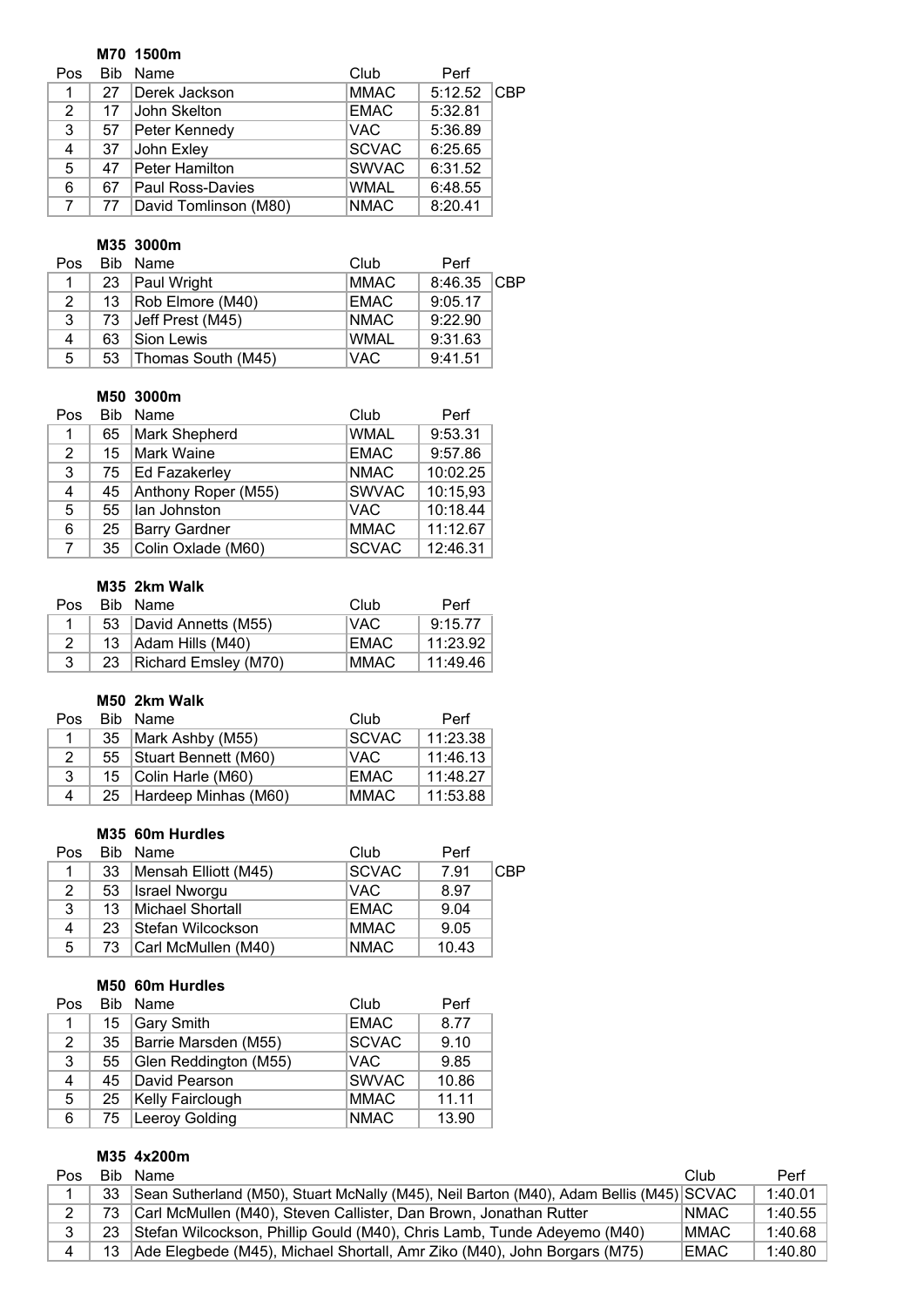| 5   | 63   | Pete Watkeys (M40), Owen Chesher, Sion Lewis, Brett Davis (M55)      | <b>WMAL</b> | 1:46.87 |
|-----|------|----------------------------------------------------------------------|-------------|---------|
|     |      |                                                                      |             |         |
|     |      | M50 4x200m                                                           |             |         |
| Pos | Bib. | Name                                                                 | Club        | Perf    |
|     | 25   | Kelly Fairclough, Darrell Wilde (M55), Alex Haines, Patrick Corcoran | <b>MMAC</b> | 1:46.18 |
| 2   | 15   | Philip Bowers, Mark Waine, Paul Canning (M55), Mark Russell          | <b>EMAC</b> | 1:51.34 |
| 3   | 65   | Adrian Lewis, Malcolm Cowton (M60), Mark Shepherd, Eric Oram (M55)   | <b>WMAL</b> | 1:55.63 |
| 4   | 55   | Peter Hall (M60), Tony Killilea (M55), Chris Ness, Dave Cobb         | VAC.        | 1:57.41 |

#### **M60 4x200m**

| Pos |    | Bib Name                                                                                | Club          | Perf          |  |
|-----|----|-----------------------------------------------------------------------------------------|---------------|---------------|--|
|     |    | 56   Pat Logan, Adrian Day, Brian Steene, Liam Mulrooney                                | <b>VAC</b>    | $1:53.92$ CBP |  |
| ົ   |    | 26 Richard White, Malcolm Down, Mark Illingworth, Peter Ilo                             | <b>MMAC</b>   | 1:58.96       |  |
| 3   |    | 66   Richard Marks (M70), Keith Powell, Mark Wyndham-Jones (M70), Rod Davies (M65) WMAL |               | 2:10.05       |  |
|     | 36 | Simon Barrett (M65), Adrian Essex (M70), Roger Bruck (M80), Victor Novell (M75)         | <b>ISCVAC</b> | 2:10.25       |  |
| 5.  |    | 16 John Borgars (M75), John Skelton (M70), Ian Slack, Colin Ridley                      | <b>EMAC</b>   | 2:28.63       |  |

## **M70 4x200m**

| Pos | Bib  |                                                                           | ાેub | Perl |
|-----|------|---------------------------------------------------------------------------|------|------|
|     | - 27 | , Mike Herring (M80), Christopher Monk<br>David Oxland.<br>Derek Jackson. | MMA0 |      |

## **M35 High Jump**

| Pos |    | Name                   | Club         | Perf |                                                              |
|-----|----|------------------------|--------------|------|--------------------------------------------------------------|
|     | 13 | Greg Goodrem           | <b>EMAC</b>  | 1.75 | (1.60o, 1.65o, 1.70o, 1.75o, 1.80xxx)                        |
| ົ   | 63 | <b>Owen Chesher</b>    | <b>WMAL</b>  | 1.70 | 1.60o.1.65-.1.70o.1.75xxx                                    |
| 3   | 33 | Neil Barton (M40)      | <b>SCVAC</b> | 1.60 | $1.30$ o, 1.35-, 1.40o, 1.45o, 1.50o, 1.55xo, 1.60o, 1.65xxx |
| າ   | 73 | <b>Jonathan Rutter</b> | <b>NMAC</b>  | 1.60 | 1.50o,1.55xo,1.60o,1.65xxx                                   |
|     | 23 | IJack Poxon I          | MMAC         | 1.45 | 1.30o,1.35-,1.40o,1.45o,1.50xxx                              |

### **M50 High Jump**

| Pos |    | Bib Name             | Club          | Perf |                                              |
|-----|----|----------------------|---------------|------|----------------------------------------------|
|     | 25 | David Hartwell       | MMAC.         | 1.65 | 1.50xo, 1.55o, 1.60o, 1.65xo, 1.70xxx        |
| 2   | 35 | Sean Sutherland      | <b>SCVAC</b>  | 1.55 | $1.40$ o, 1.45o, 1.50o, 1.55xo, 1.60xx-      |
| 3   |    | 45   Ian Allen (M55) | <b>ISWVAC</b> | 1.50 | 1.30o, 1.35o, 1.40o, 1.45o, 1.50xxo, 1.55xxx |
| 4   |    | 55 Chris Ness        | VAC.          | 1.45 | $1.35$ o, 1.40o, 1.45xo, 1.50xxx             |
| 5   | 15 | <b>Philip Bowers</b> | <b>EMAC</b>   | 1.45 | $1.30$ o, 1.35-, 1.40xo, 1.45xxo, 1.50xxx    |

# **M60 High Jump**

| Pos |    | Bib Name               | Club         | Perf |                                     |
|-----|----|------------------------|--------------|------|-------------------------------------|
| 1   |    | 36 Allan Leiper        | <b>SCVAC</b> | 1.35 | 1.20o, 1.25-, 1.30o, 1.35o, 1.40xxx |
| 2   |    | 26   Paul Askew (M65)  | MMAC         | 1.30 | $1.20$ o, 1.25xo, 1.30xxo, 1.35xxx  |
| 3   | 16 | Han Slack              | EMAC         | 1.25 | $1.20$ o, 1.25o, 1.30x, 1.35xx      |
| 4   |    | 46   Stephen Blackford | <b>SWVAC</b> | 1.20 | 1.10o,1.15o,1.20o,1.25xxx           |
| 5   | 76 | Chris Ireland          | <b>NMAC</b>  | 1.15 | $1.00$ o, 1.10o, 1.15xo, 1.20xxx    |
|     |    | 66 Keith Powell        | <b>WMAL</b>  | nr   | $1.20$ $xx$                         |

## **M70 High Jump**

| Pos |    | Bib Name           | Club         | Perf |                                       |
|-----|----|--------------------|--------------|------|---------------------------------------|
|     | 27 | David Cowley       | MMAC         | 1.25 | ECBP 1.10o,1.15o,1.20o,1.25o,1.30xxx  |
|     | 37 | Adrian Essex       | <b>SCVAC</b> | 1.25 | $1.10$ o, 1.15o, 1.20o, 1.25o, 1.30x- |
| 3   | 67 | Mark Wyndham-Jones | 'WMAL        | 1.20 | $1.10$ o, 1.15o, 1.20o, 1.25xxr       |
|     | 17 | John Skelton       | <b>EMAC</b>  | nr   | 1.00xxx                               |

## **M35 Pole Vault**

| Pos | Bib | Name                   | Club         | Perf |                                                      |
|-----|-----|------------------------|--------------|------|------------------------------------------------------|
|     | 23  | Derek Hateley (M50)    | MMAC         | 3.10 | $2.70$ o, $2.80$ -, $2.90$ o, $3.00$ -, $3.10x$ o, x |
| 2   | 13  | Paul Owen              | EMAC         | 2.80 | $2.50$ o, 2.60-, 2.70-, 2.80xo, 2.90-, 3.00xxx       |
| 3   | 73  | Richard Cordwell (M45) | <b>NMAC</b>  | 2.30 | $ 2.10$ o. $2.20$ -. $2.30$ o. $2.40$ xxx            |
|     | 33  | Neil Barton (M40)      | <b>SCVAC</b> | nr   | $1.80$ xxx                                           |

#### **M50 Pole Vault**

|  | Pos Bib Name            | Club        | Perf |                                          |
|--|-------------------------|-------------|------|------------------------------------------|
|  | ⊺ 25 Neal Mason (M70)   | <b>MMAC</b> | 2.80 | $ 2.80$ o, $2.90$ -, $3.00$ x, $3.10$ xx |
|  | 15   Mark Burgman (M65) | <b>EMAC</b> | 2.20 | $ 2.20$ o. $2.30$ xxx                    |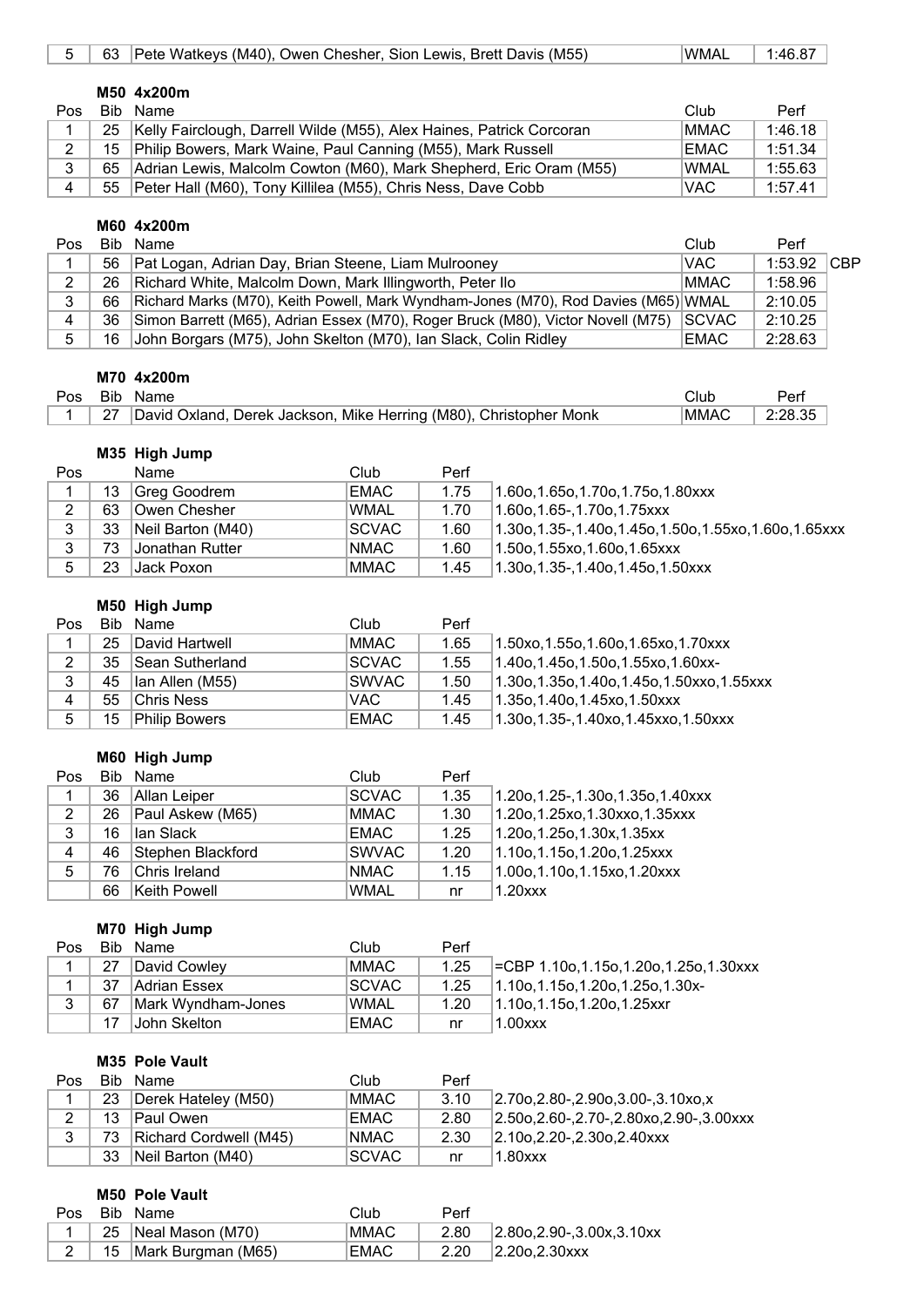| 45 David Pearson | ISWVAC. | $ 3.00$ xxx |
|------------------|---------|-------------|
|                  |         |             |
| M35 Long Jump    |         |             |

| Pos         |    | Bib Name                    | Club         | Perf |                         |
|-------------|----|-----------------------------|--------------|------|-------------------------|
| $\mathbf 1$ | 33 | Neil Barton (M40)           | <b>SCVAC</b> | 6.40 | CBP -, 6.34, 6.40, 6.39 |
| 2           | 73 | Dan Brown                   | <b>NMAC</b>  | 5.75 | 5.50, 5.65, 5.75, x     |
| 3           |    | 23 Jack Poxon               | <b>MMAC</b>  | 5.74 | 5.62, 5.63, 5.55, 5.74  |
| 4           | 13 | Michael Shortall            | <b>EMAC</b>  | 5.42 | 5.31, 5.42, 5.31, 5.38  |
| 5           |    | 53   Franck Triolaire (M45) | VAC.         | 5.14 | 5.14. 4.87. 4.91. x     |
| 6           |    | 63   Kieran Golding (M40)   | <b>WMAL</b>  | 4.05 | 3.78, 3.59, 3.80, 4.05  |

# **M50 Long Jump**

| Pos.           |    | Bib Name            | Club          | Perf |                             |
|----------------|----|---------------------|---------------|------|-----------------------------|
|                | 25 | David Hartwell      | <b>MMAC</b>   | 5.49 | 5.13, 5.49, 5.38, 5.40      |
| 2              | 45 | Ian Allen (M55)     | <b>ISWVAC</b> | 5.12 | $\vert$ x, 5.12, 4.96, 5.03 |
| 3              |    | 15 Philip Bowers    | <b>EMAC</b>   | 4.78 | x, 4.78, x, 4.65            |
| $\overline{4}$ | 55 | <b>Chris Ness</b>   | VAC.          | 4.17 | 4.12, 4.17, rt              |
| 5              | 65 | David Shields (M60) | <b>WMAL</b>   | 3.78 | $\vert$ x, 3.78, 3.65, 3.69 |

#### **M60 Long Jump**

| Pos            |    | Bib Name                 | Club         | Perf |                        |
|----------------|----|--------------------------|--------------|------|------------------------|
| 1              | 16 | lan Slack                | <b>EMAC</b>  | 4.32 | 4.04, 4.32, 4.14, r    |
| 2              | 36 | Allan Leiper             | <b>SCVAC</b> | 4.15 | 3.78, x, 3.90, 4.15    |
| 3              | 66 | Keith Powell             | <b>WMAL</b>  | 3.93 | 3.93, 3.91, x, x       |
| $\overline{4}$ | 26 | Christopher Carden (M65) | <b>MMAC</b>  | 3.92 | 3.75, 3.92, x, 3.91    |
| 5              | 46 | Stephen Blackford        | <b>SWVAC</b> | 3.23 | 2.94, 3.23, 2.90, 3.21 |
| 6              | 56 | Peter Hall               | VAC.         | 3.19 | 2.83, x, 3.05, 3.19    |
|                | 76 | Chris Ireland            | <b>NMAC</b>  | 3.09 | 3.09, 2.91, 3.01, r    |

# **M70 Long Jump**

| Pos            |    | Bib Name              | Club         | Perf |                         |
|----------------|----|-----------------------|--------------|------|-------------------------|
|                | 37 | Adrian Essex          | <b>SCVAC</b> | 4.19 | CBP 3.71, 3.44, x, 4.19 |
| 2              | 57 | Allan Long (M75)      | <b>VAC</b>   | 3.67 | 3.44, 3.25, x, 3.67     |
| 3              | 67 | Mark Wyndham-Jones    | <b>WMAL</b>  | 3.43 | 3.14, 3.37, 3.43, r     |
| $\overline{4}$ | 77 | Nicholas Marler (M75) | <b>NMAC</b>  | 2.46 | 2.46, x, r              |
| 5              | 17 | John Skelton          | <b>EMAC</b>  | 2.23 | $ 2.23 $ r              |
| 6              | 27 | Mike Herring (M80)    | <b>MMAC</b>  | 1.99 | 1.77, 1.99, r           |

## **M35 Triple Jump**

| Pos |     | Bib Name                  | Club         | Perf  |                            |
|-----|-----|---------------------------|--------------|-------|----------------------------|
|     |     | 33 Neil Barton (M40)      | <b>SCVAC</b> | 12.56 | 10.29, 12.10, 12.46, 12.56 |
| 2   | 73. | Dan Brown                 | <b>NMAC</b>  | 12.07 | 11.85, 12.03, 12.04, 12.07 |
| 3   | 23  | Jack Poxon                | MMAC         |       |                            |
| 4   | 13  | Michael Shortall          | <b>EMAC</b>  | 10.92 | 10.44, 10.55, x, 10.92     |
| 5   |     | 63   Kieran Golding (M40) | <b>WMAL</b>  | 8.27  | x, x, 7.82, 8.27           |

## **M50 Triple Jump**

| Pos            |    | Bib Name            | Club        | Perf  |                        |
|----------------|----|---------------------|-------------|-------|------------------------|
|                | 25 | David Hartwell      | MMAC        | 10.64 | 10.52, 10.64, rt       |
| 2              | 45 | David Pearson       | SWVAC       | 9.97  | 9.35, 9.76, 9.66, 9.97 |
| 3              |    | 15 Philip Bowers    | EMAC        | 9.90  | 9.90, 8.80, 9.79, 9.25 |
| $\overline{4}$ | 55 | <b>Chris Ness</b>   | <b>VAC</b>  | 8.87  | 8.43, 8.65, 8.79, 8.87 |
| 5              | 65 | David Shields (M60) | <b>WMAL</b> | 8.31  | 8.19, 8.17, 8.31, 8.19 |

# **M35 Shot**

| Pos          |    | Bib Name               | Club         | Perf  |                            |
|--------------|----|------------------------|--------------|-------|----------------------------|
| $\mathbf{1}$ | 13 | Roger Skedd            | <b>EMAC</b>  | 12.07 | 11.17, 11.15, 12.07, 11.95 |
| 2            | 33 | Shaun Wall (M40)       | <b>SCVAC</b> | 10.90 | 10.27, 10.51, 10.90, 10.62 |
| 3            | 53 | Franck Triolaire (M45) | VAC.         | 9.55  | 9.55, 9.03, 8.51, 9.01     |
| 4            | 73 | Dan Brown              | <b>NMAC</b>  | 7.87  | $ 7.56, 7.87, 7.86, -$     |
| 5            | 63 | Kieran Golding (M40)   | <b>WMAL</b>  | 6.57  | 6.57, 5.64, 6.03, x        |
| 6            | 23 | Mark Illingworth (M60) | <b>MMAC</b>  | 6.56  | 6.56, 6.24, 6.46, 6.21     |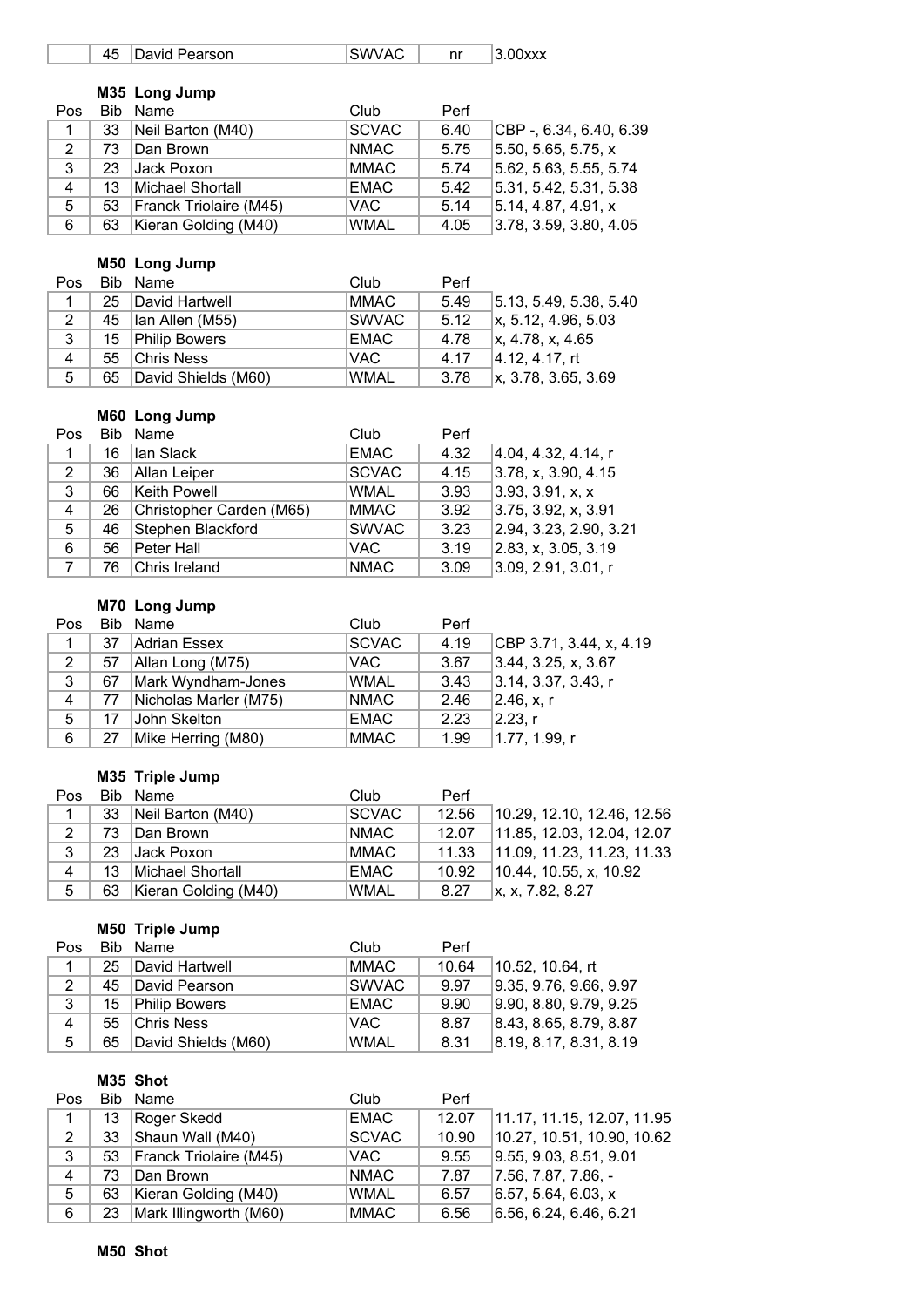| Pos            |    | <b>Name</b>           | Club         | <b>Perf</b> |                        |
|----------------|----|-----------------------|--------------|-------------|------------------------|
| $\mathbf{1}$   | 15 | Gintas Degutis        | EMAC         | 14.73       | 14.73, 14.49, x, x     |
| 2              |    | 75 John Twiddle       | <b>NMAC</b>  | 13.25       | 12.48, 13.25, x, 13.14 |
| 3              |    | 45 David Pearson      | <b>SWVAC</b> | 8.93        | 8.44, 8.09, 8.66, 8.93 |
| $\overline{4}$ |    | 55 Chris Ness         | VAC.         | 7.62        | 7.22, 7.35, 7.33, 7.62 |
| 5              |    | 65 David Glendower    | <b>WMAL</b>  | 7.58        | 7.58, 7.07, 7.36, 7.47 |
| 6              |    | 25 John Bradley (M75) | <b>MMAC</b>  | 5.22        | 4.88, 4.99, 5.22, 5.11 |

#### **M60 Shot**

| Pos |    | Bib Name        | Club         | Perf  |                            |
|-----|----|-----------------|--------------|-------|----------------------------|
| 1   | 36 | Allan Leiper    | <b>SCVAC</b> | 14.16 | CBP 14.16, 14.15, x, x     |
| 2   | 16 | Michael Hausler | EMAC         | 13.19 | 12.98, 13.19, 12.91, 13.14 |
| 3   | 46 | Stephen Dobson  | <b>SWVAC</b> | 11.41 | 11.11, 11.31, 11.03, 11.41 |
| 4   | 26 | John Statham    | <b>MMAC</b>  | 9.92  | 9.42, 9.70, 9.72, 9.92     |
| 5   | 56 | Peter Wishart   | VAC.         | 9.61  | 8.83, 9.51, 9.39, 9.61     |
| 6   | 66 | Malcolm Cowton  | <b>WMAL</b>  | 8.95  | 8.52, 8.95, 7.43, 8.90     |
| 7   | 76 | Chris Ireland   | <b>NMAC</b>  | 6.62  | 6.62, 6.62, 6.10, 6.55     |

## **M70 Shot**

| Pos            |    | Bib Name              | Club         | Perf  |                        |
|----------------|----|-----------------------|--------------|-------|------------------------|
|                | 57 | Anthony Richards      | <b>VAC</b>   | 11.81 | 11.81, x, x, x         |
| 2              | 67 | Mark Wyndham-Jones    | <b>WMAL</b>  | 10.90 | $10.52, -, -, 10.90$   |
| 3              | 37 | Adrian Essex          | <b>SCVAC</b> | 9.56  | 8.66, 8.86, 9.07, 9.56 |
| $\overline{4}$ | 27 | David Cowley          | <b>MMAC</b>  | 8.87  | 8.30, 8.55, 8.20, 8.87 |
| 5              | 77 | Nicholas Marler (M75) | <b>NMAC</b>  | 5.69  | $ 5.50, -, -, 5.69 $   |
| 6              |    | John Borgars (M75)    | <b>EMAC</b>  | 5.11  | $x, -, -, 5.11$        |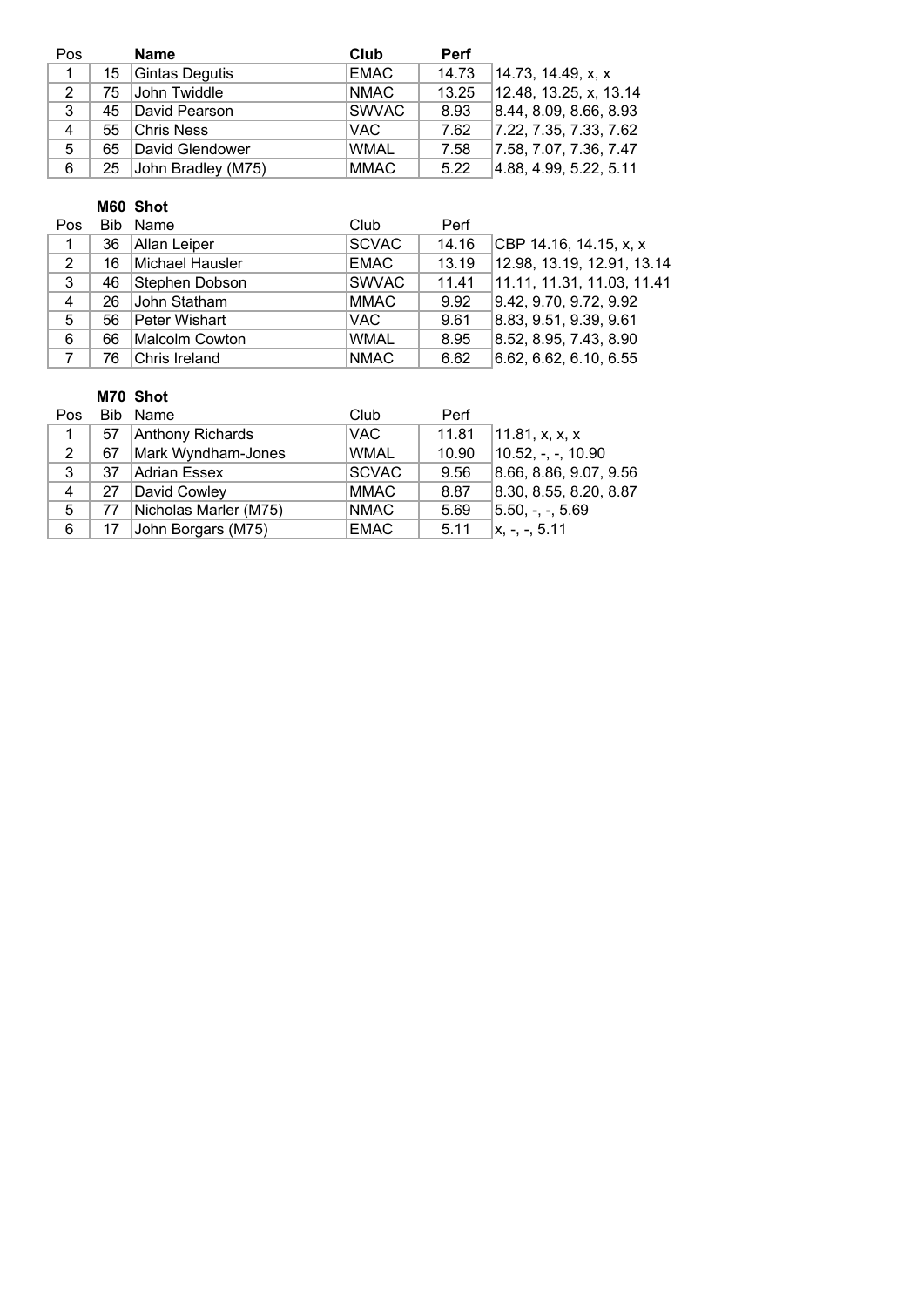#### **EMAA INDOOR INTER AREA TRACK FIELD CHALLENGE LEE VALLEY ATHLETICS CENTRE, LONDON on SUNDAY 13th MARCH 2022**

|     | Women         |               |
|-----|---------------|---------------|
| Pos | <b>Region</b> | <b>Points</b> |
| 1   | <b>MMAC</b>   | 220           |
| 2   | <b>VAC</b>    | 167           |
| 3   | <b>EMAC</b>   | 143           |
| 4   | <b>NMAC</b>   | 140           |
| 5   | <b>SCVAC</b>  | 140           |
| 6   | <b>SWVAC</b>  | 63            |
|     | <b>WMAL</b>   | 60            |

**Overall Pos Region Points Pos Region Points** 1 |MMAC | 220 | | 1 |MMAC | 456.5 2 VAC 167 2 EMAC 357 3 EMAC 143 3 VAC 335 4 NMAC 140 4 SCVAC 330 5 SCVAC 140 | 16 NMAC 274.5 6 SWVAC | 63 | | 6 |WMAL | 210 7 WMAL 60 7 SWVAC 128

## **W35 60m**

| Pos |    | Bib Name                  | Club         | Perf |
|-----|----|---------------------------|--------------|------|
| 1   | 33 | Lisa Boland               | <b>SCVAC</b> | 7.92 |
| 2   | 13 | Augusta Pop               | <b>EMAC</b>  | 8.40 |
| 3   |    | 23   Paula Williams (W45) | <b>MMAC</b>  | 8.60 |
| 4   | 73 | Carol Holt (W40)          | <b>NMAC</b>  | 8.64 |
| 5   | 43 | Joy Wright (W45)          | <b>SWVAC</b> | 8.67 |
| 6   | 53 | Lucinda Cash-Gibson       | <b>VAC</b>   | 8.74 |
| 7   | 63 | <b>Rhiannon Jenkins</b>   | <b>WMAL</b>  | 9.35 |

#### **W50 60m**

| Pos            | <b>Rib</b> | Name                     | Club         | Perf  |
|----------------|------------|--------------------------|--------------|-------|
| 1              | 55         | Angela Bates (W55)       | <b>VAC</b>   | 8.82  |
| 2              | 35         | Diane Wright             | <b>SCVAC</b> | 9.10  |
| 3              | 25         | Melanie Garland (W55)    | <b>MMAC</b>  | 9.23  |
| 4              |            | 45 Janet Dickinson (W55) | <b>SWVAC</b> | 9.51  |
| 5              |            | 75   Debra Casson        | <b>NMAC</b>  | 9.53  |
| 6              | 65         | Louise Kirby             | <b>WMAL</b>  | 9.68  |
| $\overline{7}$ | 15         | Gaye Clarke (W60)        | <b>EMAC</b>  | 10.24 |

## **W60 60m**

| Pos |    | Bib Name                 | Club         | Perf  |
|-----|----|--------------------------|--------------|-------|
| 1.  | 56 | Susan Wisdom             | <b>VAC</b>   | 9.51  |
| 2   | 16 | Denise Timmis            | <b>EMAC</b>  | 9.62  |
| 3   | 66 | Angela Bryant            | <b>WMAL</b>  | 9.63  |
| 4   |    | 26 Elaine Ledden         | <b>MMAC</b>  | 9.77  |
| 5   | 36 | <b>Rosalind Zeffertt</b> | <b>SCVAC</b> | 10.20 |
| 6   | 76 | Hilary West              | <b>NMAC</b>  | 10.47 |

## **W70 60m**

| Pos         |    | Bib Name             | Club         | Perf  |     |
|-------------|----|----------------------|--------------|-------|-----|
| 1           | 37 | Moira West           | <b>SCVAC</b> | 9.85  | CBP |
| $2^{\circ}$ | 77 | Caroline Marler      | <b>NMAC</b>  | 10.30 |     |
| 3           | 27 | Sally Hine           | <b>MMAC</b>  | 10.38 |     |
| 4           | 57 | Anne Nelson          | <b>VAC</b>   | 10.49 |     |
| 5           | 17 | <b>Emily McMahon</b> | <b>EMAC</b>  | 10.52 |     |
| 6           | 67 | Iris Holder (W80)    | <b>WMAL</b>  | 12.14 |     |

## **W35 200m**

| Pos         |    | Bib Name               | Club         | Perf  |
|-------------|----|------------------------|--------------|-------|
| 1           | 13 | Augusta Pop            | <b>EMAC</b>  | 27.24 |
| 2           | 73 | Carol Holt (W40)       | <b>NMAC</b>  | 28.19 |
| 3           | 53 | Lucinda Cash-Gibson    | <b>VAC</b>   | 29.16 |
| 4           | 43 | Joy Wright (W45)       | <b>SWVAC</b> | 29.19 |
| 5           | 23 | Janelle Quinn (W45)    | <b>MMAC</b>  | 30.22 |
| 6           | 63 | Victoria Watkins (W40) | <b>WMAL</b>  | 31.91 |
| $7^{\circ}$ | 33 | Sharon Dooley (W45)    | <b>SCVAC</b> | 31.98 |

After 41 events scored and a settlement of the After 133 total events scored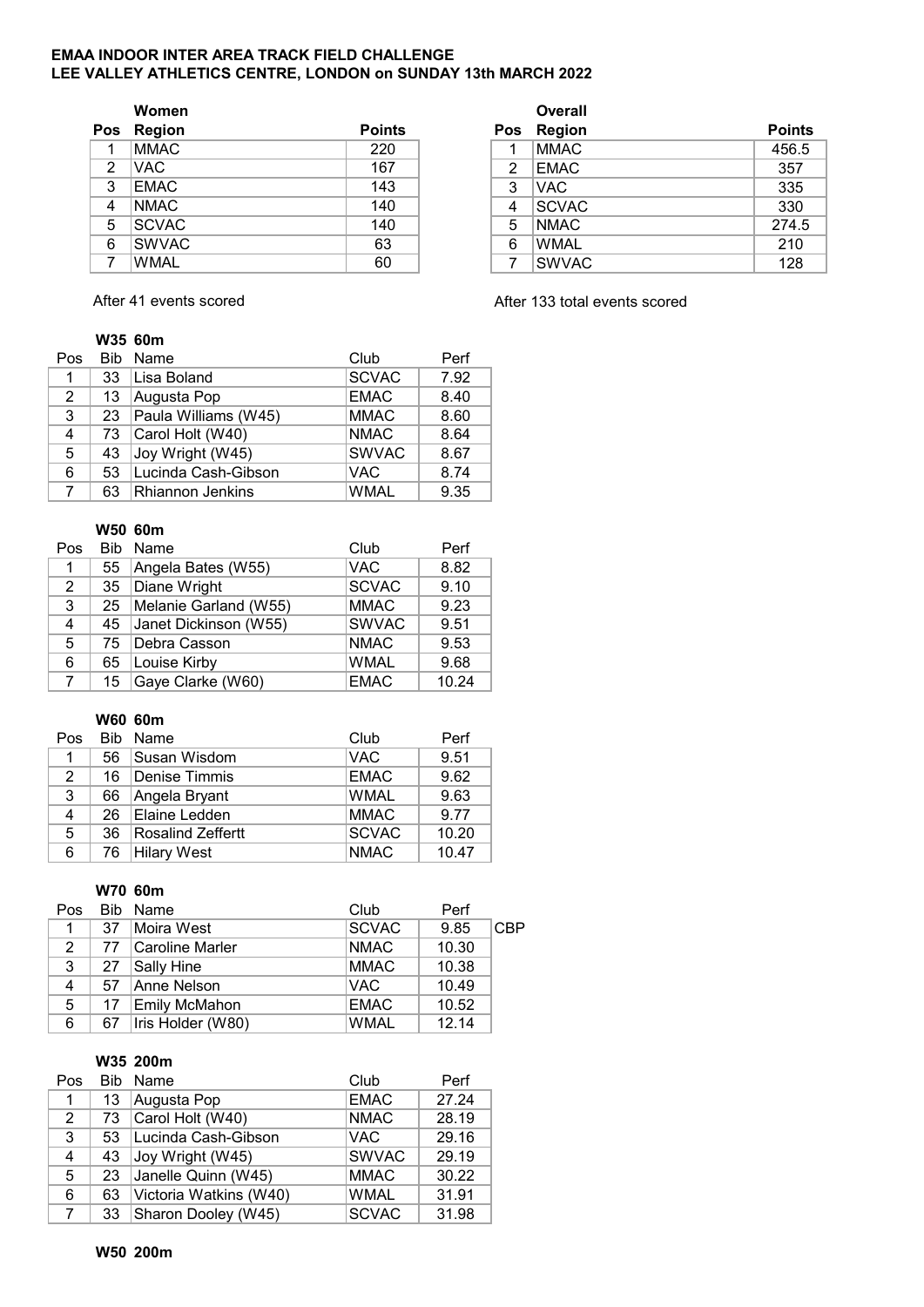| Pos         |    | Bib Name                   | Club         | Perf  |
|-------------|----|----------------------------|--------------|-------|
| 1.          | 35 | Diane Wright               | <b>SCVAC</b> | 30.68 |
| 2           |    | 25 Fiona Palmer            | <b>MMAC</b>  | 30.73 |
| 3           |    | 55   Rachel Waters (W55)   | <b>VAC</b>   | 31.47 |
| 4           | 75 | Debra Casson               | <b>NMAC</b>  | 31.90 |
| 5           | 65 | Louise Kirby               | <b>WMAL</b>  | 32.31 |
| 6           | 45 | Lisa Carpenter             | <b>SWVAC</b> | 32.61 |
| $7^{\circ}$ |    | 15 Christine Anthony (W55) | <b>EMAC</b>  | 34.21 |

# **W60 200m**

| Pos            |    | Bib Name            | Club         | Perf  |            |
|----------------|----|---------------------|--------------|-------|------------|
| 1              | 36 | Helen Godsell (W65) | <b>SCVAC</b> | 30.43 | <b>CBP</b> |
| $\mathbf{2}$   | 26 | Susan Frisby        | <b>MMAC</b>  | 30.96 |            |
| 3              | 56 | Susan Wisdom        | <b>VAC</b>   | 32.21 |            |
| $\overline{4}$ | 66 | Angela Bryant       | <b>WMAL</b>  | 33.16 |            |
| 5              | 16 | Janice Nottingham   | <b>EMAC</b>  | 33.24 |            |
| 6              | 76 | Hilary West         | <b>NMAC</b>  | 34.77 |            |

#### **W35 400m**

| Pos                   | <b>Bib</b> | Name                   | Club         | Perf  |
|-----------------------|------------|------------------------|--------------|-------|
| 1                     | 53         | Hayley Cargill (W40)   | <b>VAC</b>   | 60.96 |
| $\mathbf{2}^{\prime}$ | 43         | Joy Wright (W45)       | <b>SWVAC</b> | 64.24 |
| 3                     | 73         | Carol Holt (W40)       | <b>NMAC</b>  | 64.38 |
| 4                     | 23         | Claire Holland         | <b>MMAC</b>  | 70.89 |
| 5                     | 63         | Victoria Watkins (W40) | <b>WMAL</b>  | 71.80 |
| 6                     | 33         | Sally Parry (W45)      | <b>SCVAC</b> | 71.80 |
| $7^{\circ}$           | 13         | Sophie Gibbens         | <b>EMAC</b>  | 76.12 |

# **W50 400m**

| Pos            |    | Bib Name                     | Club         | Perf  |     |
|----------------|----|------------------------------|--------------|-------|-----|
|                | 75 | Sharon Wilkinson             | <b>NMAC</b>  | 62.93 | CBP |
| $\overline{2}$ |    | 55   Lisa Thomas (W55)       | <b>VAC</b>   | 66.35 |     |
| 3              | 35 | Julia Machin                 | <b>SCVAC</b> | 67.28 |     |
| 4              |    | 45   Lisa Carpenter          | <b>SWVAC</b> | 71.03 |     |
| 5              |    | 25   Fiona Palmer            | <b>MMAC</b>  | 72.61 |     |
| 6              |    | 15   Christine Anthony (W55) | <b>EMAC</b>  | 73.65 |     |
| $7^{\circ}$    | 65 | Louise Kirby                 | <b>WMAL</b>  | 77.13 |     |

#### **W60 400m**

| Pos          |     | Bib Name              | Club         | Perf  |
|--------------|-----|-----------------------|--------------|-------|
| $\mathbf{1}$ | 36  | Helen Godsell (W65)   | <b>SCVAC</b> | 75.35 |
| 2            | 56  | Susan Wisdom          | IVAC.        | 75.51 |
| 3            |     | 16   Edith Caux (W65) | <b>EMAC</b>  | 76.51 |
| 4            | 26. | Elaine Ledden         | <b>MMAC</b>  | 77.86 |
| 5            |     | 76 Hilary West        | <b>NMAC</b>  | 78.49 |

## **W35 800m**

| Pos. |    | Bib Name              | Club        | Perf    |
|------|----|-----------------------|-------------|---------|
|      | 53 | $ Zoe$ Doyle (W40)    | VAC.        | 2:25.05 |
| 2    | 13 | Sophie Gibbens        | <b>EMAC</b> | 2:43.08 |
| 3    |    | 23 Claire Holland     | <b>MMAC</b> | 2:44.19 |
| 4    |    | 73   Carol Holt (W40) | <b>NMAC</b> | 3:10.59 |

# **W50 800m**

| Pos | Bib Name                       | Club        | Perf    |
|-----|--------------------------------|-------------|---------|
|     | 55   Lisa Webb (W55)           | VAC.        | 2:39.06 |
| 2   | 75   Sharon Wilkinson          | <b>NMAC</b> | 2:41.51 |
| 3   | 15 Christine Anthony (W55)     | <b>EMAC</b> | 2:52.49 |
| 4   | 25   Susan Kneill-Boxley (W55) | <b>MMAC</b> | 2:58.18 |

#### **W60 800m**

| Pos | Bib Name                | Club    | Perf    |
|-----|-------------------------|---------|---------|
|     | 56   Anna Garnier (W65) | VAC.    | 3:04.85 |
|     | 36 Jane Fabes (W65)     | ⊧SCVAC. | 3:09.43 |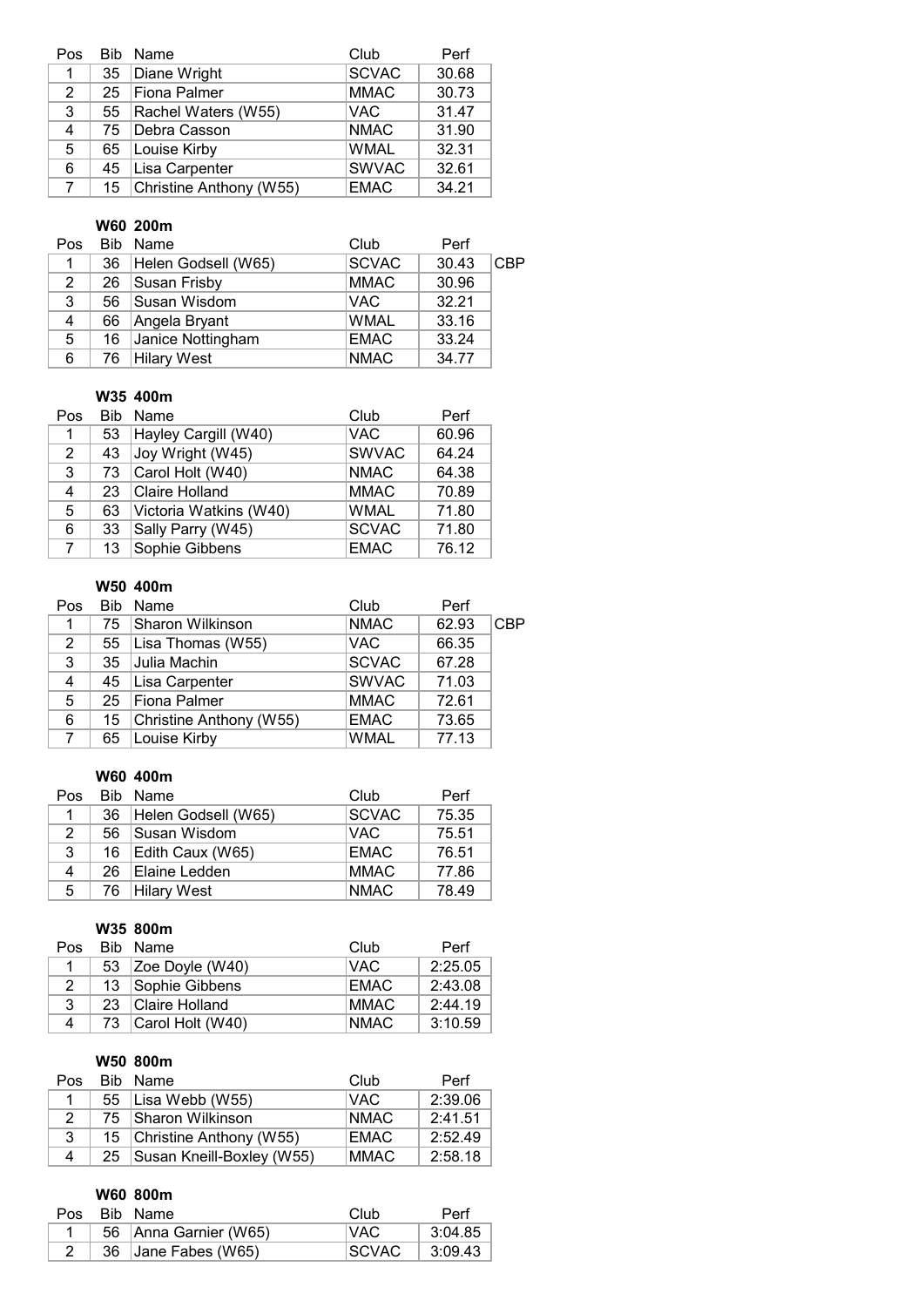| 26 | ∣Jillian Roginski    | <b>IMMAC</b> | 3:09.48 |
|----|----------------------|--------------|---------|
|    | 16 Yuko Gordon (W70) | <b>EMAC</b>  | 3:12.10 |
|    | 76   Hilary West     | NMAC.        | 3:12.83 |

# **W70 800m**

| Pos.           |    | Bib Name         | Club          | Perf    |
|----------------|----|------------------|---------------|---------|
|                | 37 | Sarah Roberts    | <b>ISCVAC</b> | 3:15.22 |
| $\overline{2}$ | 27 | Angela Copson    | <b>MMAC</b>   | 3:15.60 |
| 3              | 77 | Caroline Marler  | <b>NMAC</b>   | 3:30.28 |
|                | 57 | Angela Pollitzer | IVAC.         | 4:12.06 |

# **W35 1500m**

| Pos. |    | Bib Name                 | Club        | Perf    |
|------|----|--------------------------|-------------|---------|
|      | 53 | $\vert$ Zoe Doyle (W40)  | VAC.        | 4:54.86 |
| 2    |    | 23   Faye Stanyard (W40) | <b>MMAC</b> | 5:00.74 |
| 3    | 13 | Sophie Gibbens           | <b>EMAC</b> | 5:45.86 |
| 4    |    | 73 Carol Holt (W40)      | <b>NMAC</b> | 6:50.77 |

#### **W50 1500m**

| Pos | Bib Name                       | Club        | Perf    |
|-----|--------------------------------|-------------|---------|
|     | 55   Lisa Thomas (W55)         | IVAC.       | 5:42.93 |
|     | 25   Susan Kneill-Boxley (W55) | MMAC.       | 5:54.93 |
|     | 75 Sharon Wilkinson            | <b>NMAC</b> | 5:58.73 |

## **W60 1500m**

| Pos |    | Bib Name               | Club         | Perf    |
|-----|----|------------------------|--------------|---------|
|     |    | 56   Lucy Woolhouse    | IVAC.        | 5:54.16 |
| 2   | 36 | Jane Fabes (W65)       | <b>SCVAC</b> | 6:26.19 |
| 3   |    | 16   Yuko Gordon (W70) | EMAC.        | 6:33.44 |
| 4   |    | 26 Christine Bexton    | <b>MMAC</b>  | 6:38.94 |

# **W35 3000m**

| Pos. | Bib Name               | Club        | Perf     |
|------|------------------------|-------------|----------|
|      | 23 Katherine Hodgson   | <b>MMAC</b> | 11:17.06 |
| 2    | 53   Kate Carter (W45) | VAC.        | 11:35.07 |
| 3    | 13 Sophie Gibbens      | <b>EMAC</b> | 11:51.09 |
| 4    | 73 Carol Holt (W40)    | <b>NMAC</b> | 15:09.86 |

## **W50 3000m**

| Pos. | Bib Name                | Club        | Perf     |
|------|-------------------------|-------------|----------|
|      | 25 Clare Jolliffe (W55) | MMAC.       | 11.217   |
|      | 55   Lisa Thomas (W55)  | ⊥VAC        | 12:04.93 |
|      | 75 Sharon Wilkinson     | <b>NMAC</b> | 13:30.95 |

#### **W35 2km Walk**

| Pos. |    | Bib Name                    | Club          | Perf         |  |
|------|----|-----------------------------|---------------|--------------|--|
|      | 13 | Melanie Peddle (W50)        | <b>EMAC</b>   | 10:15.26 CBP |  |
|      |    | 23 Carolyn Derbyshire (W40) | <b>MMAC</b>   | 10:56.25     |  |
| 3    | 53 | Fiona Bishop (W60)          | IVAC.         | 14:44.42     |  |
| 4    | 33 | Geraldine Legon (W60)       | <b>ISCVAC</b> | 14:44.65     |  |

# **W50 2km Walk**

|  | Pos Bib Name              | Club    | Perf               |  |
|--|---------------------------|---------|--------------------|--|
|  | 35 Grazia Manzotti        | ISCVAC. | $\pm$ 10:25.01 CBP |  |
|  | 55   Rachel Lawless (W60) | VAC     | 11:56.08           |  |

## **W35 60m Hurdles**

| Pos | Bib Name                 | Club  | Perf |
|-----|--------------------------|-------|------|
|     | 13   Leanne Buxton (W40) | EMAC  | 9.44 |
|     | 73 Nia Rutter            | NMAC. | 9.67 |
|     | 23 Paula Williams (W45)  | MMAC. | 9.89 |

#### **W50 60m Hurdles**

Pos Bib Name Club Perf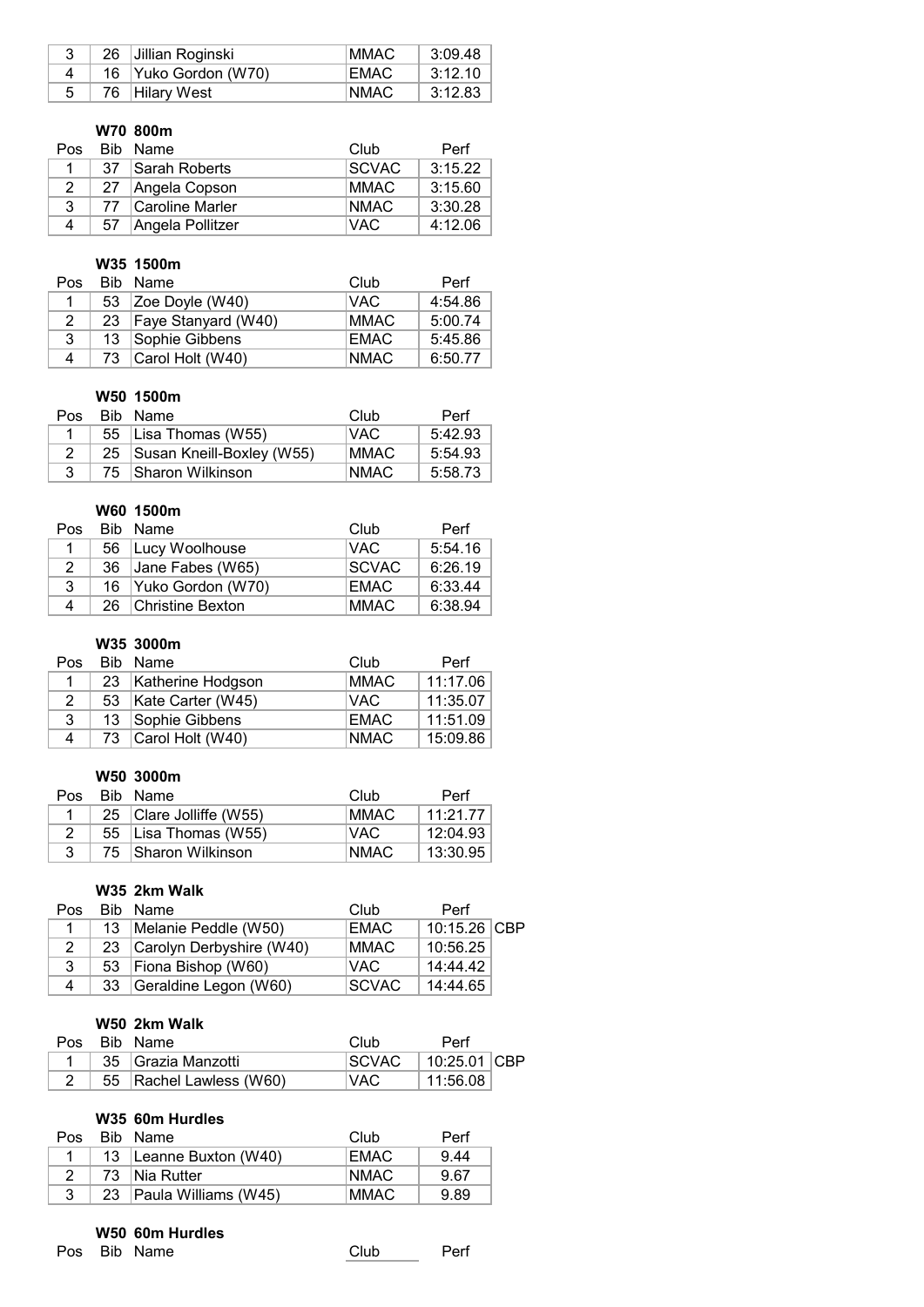|   |     | 35 Julia Machin            | <b>ISCVAC</b> | 10.20 |
|---|-----|----------------------------|---------------|-------|
|   |     | 45 Tamzin Gribble          | ISWVAC.       | 11.54 |
|   |     | 25   Melanie Garland (W55) | MMAC.         | 11.94 |
| 4 | 65. | Uan Timberlake (W55)       | WMAL          | 12.30 |

## **W35 4x200m**

| Pos |     | Bib Name                                                                                 | Club         | Perf    |
|-----|-----|------------------------------------------------------------------------------------------|--------------|---------|
|     | 73. | Nia Rutter, Carol Holt (W40), Debra Casson (W50), Sharon Wilkinson (W50)                 | <b>NMAC</b>  | 1:57.17 |
|     | 33  | Sharon Dooley (W45), Sally Parry (W45), Helen Godsell (W65), Lisa Boland                 | <b>SCVAC</b> | 2:00.12 |
| 3   |     | 13   Leanne Buxton (W40), Augusta Pop, Sophie Gibbens, Janice Nottingham (W60)           | <b>EMAC</b>  | 2:00.21 |
| 4   |     | 23   Claire Holland, Lucy Wallace, Janelle Quinn (W45), Paula Williams (W45)             | <b>MMAC</b>  | 2:02.04 |
| 5.  |     | 53 Lucinda Cash-Gibson, Kate Carter (W45), Zoe Doyle (W40), Hayley Cargill (W40)         | IVAC.        | 2:03.83 |
| 6   | 63  | Victoria Watkins (W40), Rhiannon Jenkins, Louise Kirby (W50), Angela Bryant (W60)   WMAL |              | 2:11.28 |

## **W50 4x200m**

| Pos. | Bib Name                                                                                       | Club | Perf    |
|------|------------------------------------------------------------------------------------------------|------|---------|
|      | 55 Susan Wisdom (W60), Rachel Waters (W55), Lisa Thomas (W55), Angela Bates (W55) VAC          |      | 2:05.85 |
|      | 25 Christine Bexton (W60), Clare Jolliffe (W55), Susan Kneill-Boxley (W55), Fiona Palmer  MMAC |      | 2:30.11 |

# **W60 4x200m**

| <b>Pos</b> | Bib | Name                                                                    | Clut        | יen |
|------------|-----|-------------------------------------------------------------------------|-------------|-----|
|            | 26  | : Ledden, Sally Hine (W70), Jillian Roginski, Susan Frisby<br>⊺Elaine L | <b>MMAC</b> |     |

# **W35 High Jump**

|  | Pos Bib Name                 | Club        | Perf |                                   |
|--|------------------------------|-------------|------|-----------------------------------|
|  | 73 Nia Rutter                | NMAC        | 1.50 | 1.35o.1.40o.1.45o.1.50xo.1.55xxx  |
|  | 2   13   Leanne Buxton (W40) | EMAC        | 1.40 | $1.30$ o.1.35o.1.40xo.1.45xxx     |
|  | 23 Janelle Quinn (W45)       | <b>MMAC</b> | 1.25 | $11.25$ o.1.30-.1.35-.1.40-.1.45r |

# **W50 High Jump**

| Pos |    | <b>Name</b>                | Club              | <b>Perf</b> |                                          |
|-----|----|----------------------------|-------------------|-------------|------------------------------------------|
| 1   | 35 | Julia Machin               | SCVAC             | 1.55        | CBP 1.50o, 1.55o, 1.61xxx                |
| 2   |    | 25   Melanie Garland (W55) | MMAC <sup>1</sup> | 1.30        | $1.20$ o, 1.25o, 1.30o, 1.35xr           |
| 3   |    | 65 Jan Timberlake (W55)    | <b>WMAL</b>       | 1.25        | $1.10$ o, 1.15o, 1.20xo, 1.25xo, 1.30xxx |
| 4   | 45 | Tamzin Gribble             | <b>ISWVAC</b>     | 1.20        | $1.15$ o, 1.20o, 1.25xxx                 |
| 5   | 15 | Gaye Clarke (W60)          | EMAC              | 1.15        | $1.10$ o, 1.15o, 1.20xxx                 |
| 6   |    | 55   Rachel Waters (W55)   | <b>VAC</b>        | 1.10        | $1.00$ o, 1.05-, 1.10o, 1.15xr           |

## **W60 High Jump**

| Pos |    | Name                    | Club          | <b>Perf</b> |                          |
|-----|----|-------------------------|---------------|-------------|--------------------------|
|     | 26 | Susan Frisby            | <b>MMAC</b>   | 1.20        | $1.15$ o, 1.20o, 1.25r   |
|     | 36 | Rosalind Zeffertt       | <b>ISCVAC</b> | 1.05        | $1.00$ o, 1.05o, 1.10xxr |
| 3   |    | 56   Anna Garnier (W65) | VAC.          | 1.00        | $1.00$ o.1.05r           |
|     |    | 16 Yuko Gordon (W70)    | EMAC          | nr          | 0.90xxx                  |

# **W35 Pole Vault**

| Pos            | Bib Name                | Club          | Perf |                                         |
|----------------|-------------------------|---------------|------|-----------------------------------------|
|                | 13 Jemma Eastwood (W40) | EMAC          | 3.10 | $1.80$ o, 1.90-, 2.00o, 2.10xo, 2.20xxx |
|                | 53   Kim Saha (W40)     | VAC           | 2.50 | 2.30xxo, 2.40xxo, 2.50xo, 2.60xxx       |
|                | 33 Louise Kelly (W40)   | <b>ISCVAC</b> | 2.20 | 2.00o, 2.10o, 2.20xo, 2.30xxx           |
| $\overline{4}$ | 23 Helen Watson (W45)   | IMMAC .       | 2.00 | $1.80$ xxo, 1.90o, 2.00o, 2.10xxx       |

#### **W50 Pole Vault**

| Pos |    | Bib Name            | Club         | Perf |                                           |
|-----|----|---------------------|--------------|------|-------------------------------------------|
|     | 35 | Susan Yeomans (W65) | <b>SCVAC</b> | 2.40 | $2.10$ o, 2.20xo, 2.30o, 2.40xxo, 2.50xxx |
| 2   | 25 | Melanie Hepke       | MMAC .       | 2.30 | 2.10o, 2.20o, 2.30xxo, 2.40xxx            |
| 3   | 45 | ∣Trudi Carter       | ISWVAC I     | 2.10 | 2.10x <sub>0</sub> , 2.20x                |
| 4   | 15 | Sandra Pedley (W55) | EMAC         | 2.00 | $1.80$ xxo, 1.90o, 2.00xxo, 2.10xxx       |

# **W35 Long Jump**

| Pos | Bib Name               | Club          | Perf |                                  |
|-----|------------------------|---------------|------|----------------------------------|
|     | 13 Leanne Buxton (W40) | <b>EMAC</b>   | 4.83 | $ 4.83, 4.76, 4.58, -$           |
|     | 73 Nia Rutter          | <b>NMAC</b>   | 4.66 | 4.29, 4.36, 4.66, 4.38           |
|     | 43 Joy Wright (W45)    | <b>ISWVAC</b> | 4.32 | $ 3.83, 4.26, 4.32, 4.16\rangle$ |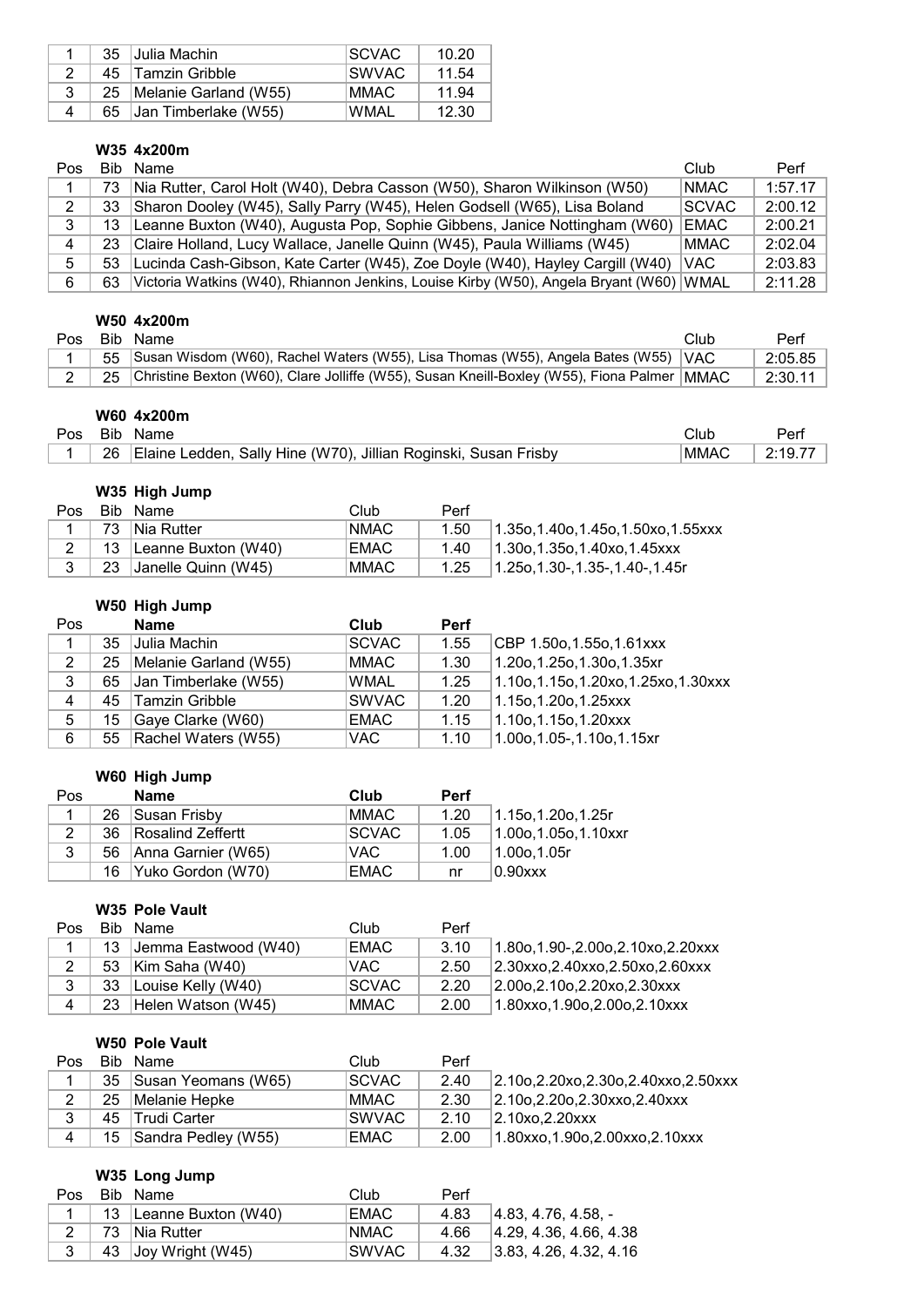| $\mathbf 4$ | 23 Janelle Quinn (W45) | <b>MMAC</b> | 3.98 | $ 3.73, 3.98, 3.74, 3.93\rangle$ |
|-------------|------------------------|-------------|------|----------------------------------|
| 5           | 53 Kim Saha (W40)      | VAC.        | 3.78 | 3.68, 3.61, 3.78, x              |
|             | 63 Rhiannon Jenkins    | WMAL        | 3.65 | 3.42, 3.53, 3.65, 3.46           |
|             | 33 Sharon Dooley (W45) | ISCVAC.     | 3.09 | $ 2.86, 2.78, 2.86, 3.09\rangle$ |

# **W50 Long Jump**

| Pos |    | Bib Name                 | Club        | Perf |                        |
|-----|----|--------------------------|-------------|------|------------------------|
|     | 25 | Melanie Garland (W55)    | MMAC        | 4.35 | 4.28, 4.35, x, x       |
| 2   |    | 65 Jan Timberlake (W55)  | <b>WMAL</b> | 3.87 | 3.87, 3.81, 3.74, 3.86 |
| 3   |    | 45 Janet Dickinson (W55) | SWVAC_      | 3.86 | 3.78, 3.85, 3.81, 3.86 |
| 4   |    | 15 Gaye Clarke (W60)     | EMAC        | 3.62 | 3.27, 3.56, 3.56, 3.62 |
| -5  |    | 75   Debra Casson        | <b>NMAC</b> | 3.25 | $ 3.25, 3.06, 3.18, -$ |

# **W60 Long Jump**

| Pos |      | Bib Name                 | Club         | Perf |                        |
|-----|------|--------------------------|--------------|------|------------------------|
|     |      | 26 Susan Frisby          | <b>MMAC</b>  | 3.94 | 3.47, 3.83, 3.84, 3.94 |
| 2   | - 16 | Denise Timmis            | EMAC         | 3.74 | 3.68, 3.74, 3.64, 3.72 |
| 3   |      | 66 Clare St John-Coleman | <b>WMAL</b>  | 3.51 | x, x, 3.35, 3.51       |
| 4   |      | 36   Rosalind Zeffertt   | <b>SCVAC</b> | 3.43 | 3.32, 3.34, 3.38, 3.43 |
| 5   |      | 56 Susan Wisdom          | <b>VAC</b>   | 3.01 | 2.48, 2.88, 2.89, 3.01 |
| 6   |      | 76 Hilary West           | <b>NMAC</b>  | 2.44 | x, 2.26, 2.41, 2.44    |

# **W70 Long Jump**

| <b>Pos</b>   | Bib Name               | Club         | Perf |                        |
|--------------|------------------------|--------------|------|------------------------|
|              | 27 Sally Hine          | <b>MMAC</b>  | 2.93 | 2.65, 2.74, 2.72, 2.93 |
| 2            | 77 Caroline Marler     | <b>NMAC</b>  | 2.88 | 2.86, 2.83, 2.85, 2.88 |
| $\mathbf{3}$ | 57 Anne Nelson         | VAC.         | 2.67 | 2.67, 2.65, 2.63, 2.62 |
| 4            | 67   Iris Holder (W80) | <b>WMAL</b>  | 2.58 | 2.36, 2.49, 2.58, 2.53 |
| 5            | 37 Sarah Roberts       | <b>SCVAC</b> | 2.47 | 2.27, 2.31, 2.47, 2.30 |

# **W35 Triple Jump**

| Pos. | Bib Name                | Club        | Perf  |                             |
|------|-------------------------|-------------|-------|-----------------------------|
|      | 73 Nia Rutter           | <b>NMAC</b> | 10.17 | 9.93, 9.26, 10.17, x        |
|      | 23 Paula Williams (W45) | MMAC .      | 9.48  | 9.48, 8.02, 8.92, 8.25      |
|      | 13 Sophie Gibbens       | <b>EMAC</b> |       | 7.45 7.18, 7.45, 7.29, 7.11 |

# **W50 Triple Jump**

|  | Pos Bib Name               | Club        | Perf |                        |
|--|----------------------------|-------------|------|------------------------|
|  | 25   Melanie Garland (W55) | <b>MMAC</b> | 914  | 8.74, 9.14, 8.89, 8.96 |
|  | 45 Tamzin Gribble          | ISWVAC.     | 8.42 | 8.28. 8.04. 7.86. 8.42 |
|  | 65 Jan Timberlake (W55)    | WMAL        | 8.41 | 7.71, 8.14, 8.41, 8.38 |

# **W35 Shot**

| Pos          |    | Bib Name                | Club          | Perf  |                                |
|--------------|----|-------------------------|---------------|-------|--------------------------------|
|              |    | 23 Paula Williams (W45) | MMAC          | 11.27 | 10.70, 10.33, 11.15, 11.27     |
| 2            | 73 | <b>Nia Rutter</b>       | <b>NMAC</b>   | 10.75 | 10.24, 9.33, 10.75, 10.71      |
| $\mathbf{3}$ | 13 | Leanne Buxton (W40)     | <b>EMAC</b>   |       | 10.42   10.05, 10.42, x, 10.38 |
| 4            | 53 | Natalie Mann            | VAC.          | 7.25  | 6.75, 6.67, 7.25, 6.73         |
| 5            | 43 | $ $ Joy Wright (W45)    | <b>ISWVAC</b> | 6.96  | 15.99. 6.96                    |

# **W50 Shot**

|                | Pos Bib Name             | Club    | Perf |                                |
|----------------|--------------------------|---------|------|--------------------------------|
|                | 25 Sharon Hutchings      | IMMAC . | 8.83 | 8.11, 8.83, 8.58, 8.02         |
| 2 <sup>1</sup> | 45 Janet Dickinson (W55) | ISWVAC. | 8.45 | 8.45, 8.34, 8.39, 8.37         |
|                | 15 Gaye Clarke (W60)     | EMAC    | 7.40 | $\vert$ 7.26, 7.40, 7.32, 6.91 |
|                | 4 75 Debra Casson        | NMAC    | 5.51 | 5.24, 5.51, 4.67, 5.02         |

# **W60 Shot**

| <b>Pos</b> |     | Bib Name          | Club         | Perf |                        |
|------------|-----|-------------------|--------------|------|------------------------|
|            | 26  | Jillian Roginski  | <b>MMAC</b>  | 9.03 | 9.03, 8.45, 8.38, 8.03 |
| 2          | -56 | Susan Wisdom      | VAC.         | 6.99 | 6.40, 6.65, 6.57, 6.99 |
| 3          | 36  | Rosalind Zeffertt | <b>SCVAC</b> | 6.02 | 5.25, 5.79, 6.02, 5.96 |
| 4          | 16  | Yuko Gordon (W70) | <b>EMAC</b>  | 5.49 | 4.83, 5.14, 5.49, 4.67 |
| 5          |     | 76 Hilary West    | <b>NMAC</b>  | 5.44 | 5.10, 5.22, 5.31, 5.44 |